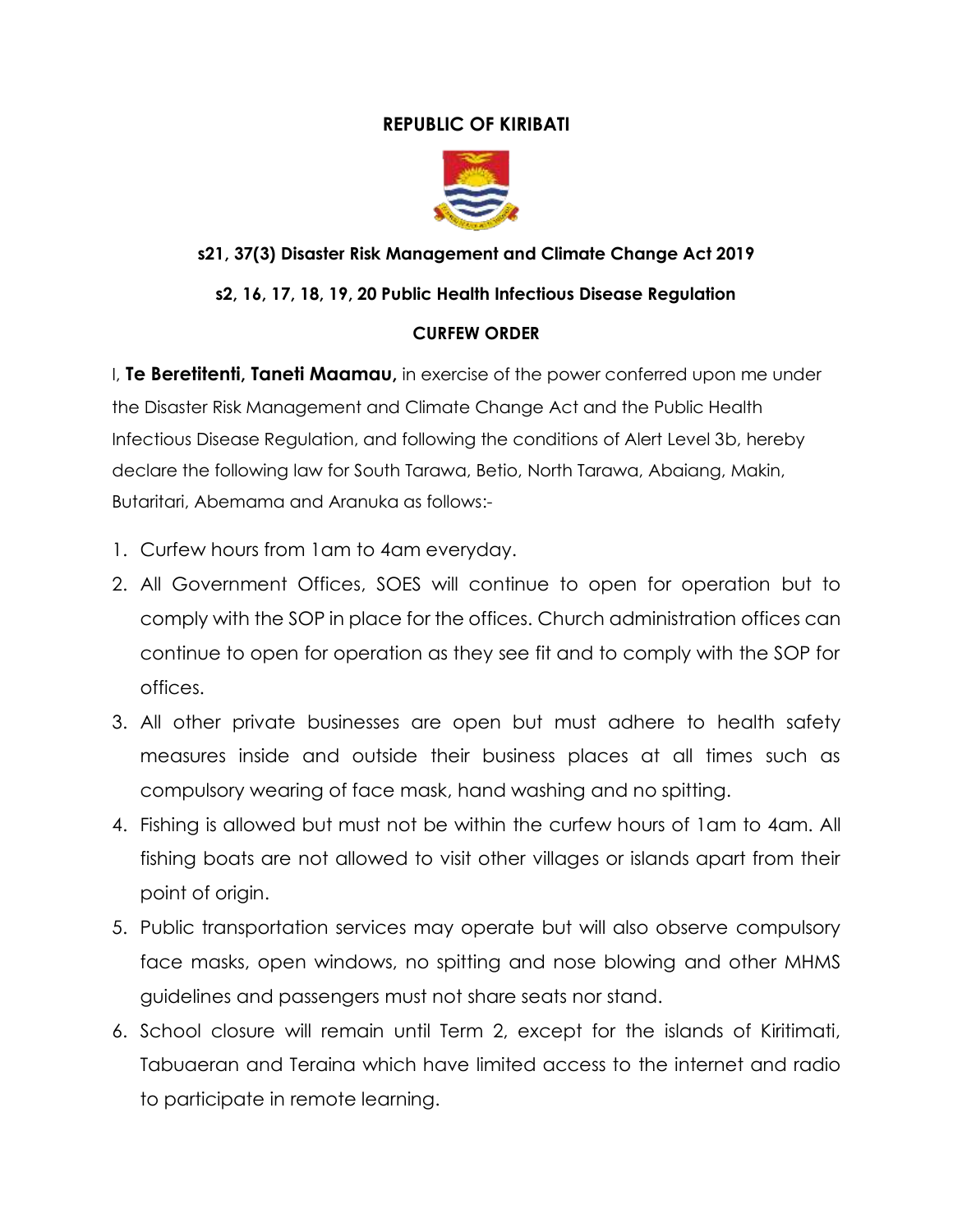- 7. All kava bars, liquor bars, and night clubs can be open within their normal operational hours but must also observe the curfew hours of 1am to 4am. Bingo game is allowed. All these social gatherings must observe health safety measures such as the wearing of face mask, hand wash and no spitting.
- 8. All other social gatherings are allowed but to also observe the same health safety measures mentioned above.
- 9. Delivery of cargoes, fuels and medical supplies by vessel or air service will continue to outer islands.
- 10. Travels to outer islands and inter-island allowed but subject to the availability of the quarantine centres on the islands that are COVID-19 free, and following SOP i.e. tested before travel, self-quarantine, tested negative before travelling, and 3 days quarantine on the island and tested negative before release. Island Councils are responsible to make preparations for designated quarantine centre on their islands. Only exception is for islands hosting secondary schools to cater for the commencement of school term 2, secondary school facilities will serve as quarantine centre to cater for the large number of students and staff.
- 11. During the travel passengers and crews must also observe the mandatory wearing of face masks. Vessel operators must ensure that this requirement is followed. Other SOP requirements in relation to travelling must also be followed by the passengers and crews.
- 12.All police officers and other responsible Government officers are hereby ordered to ensure that this Order and future directions issued out of this Order and Public Health (Infectious Disease) Regulation and the Disaster Risk Management and Climate Change Act are complied with by the public.
- 13.Urgent direction(s) other than those listed here, if there is a need, may be issued later to the police and other officers of the Government for execution in relation to certain areas or groups of people or activities etc where it deemed necessary to achieve the purposes of this Order and the Public